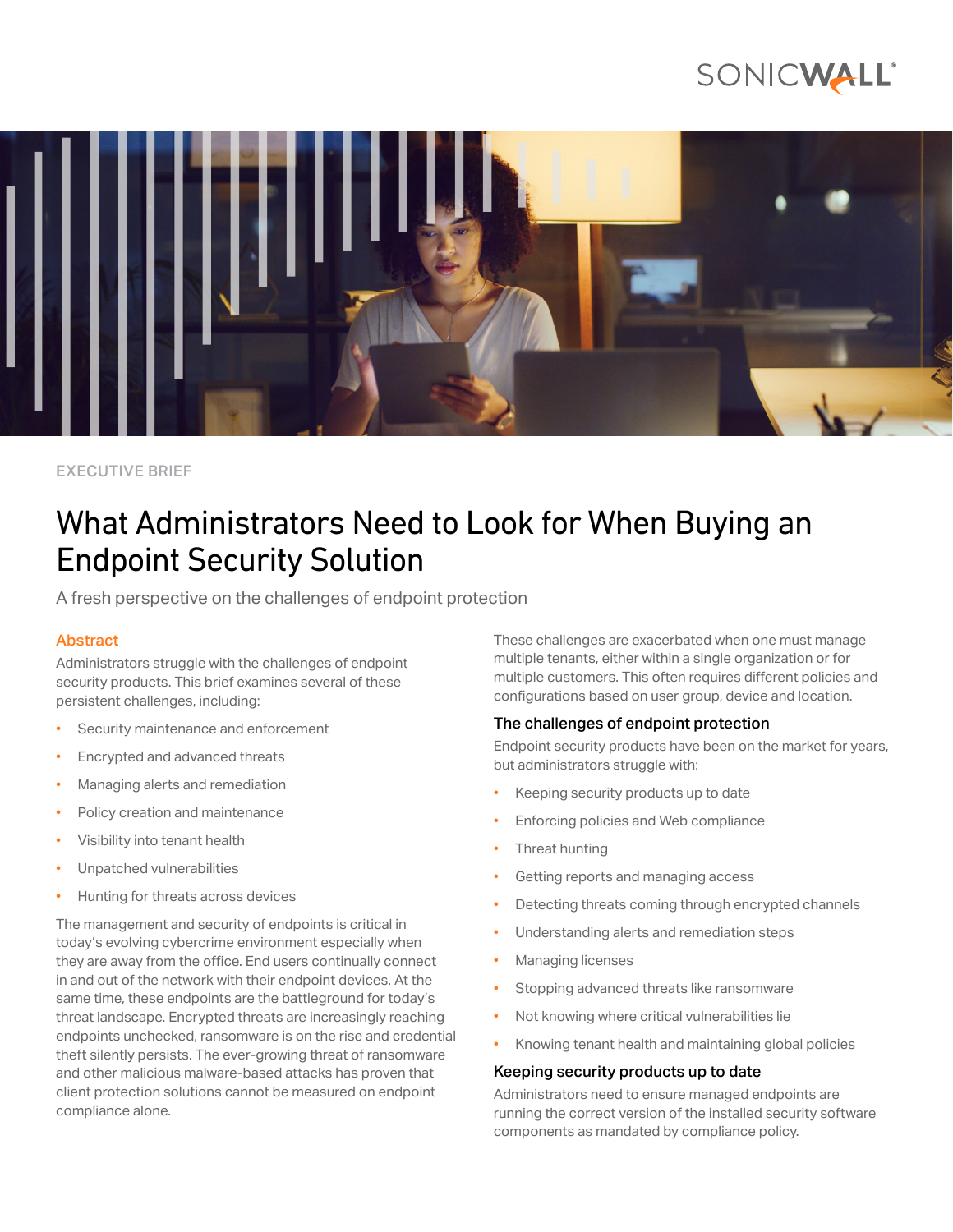To thwart emerging attacks, network security administrators need managed endpoints to continually evaluate security posture and report back with status updates on an ongoing basis.

Some administrators need to stop east-west traffic across their data centers, which can often account for a majority of the traffic across their switches. They need the option to quarantine a device locally in case it falls out of compliance or becomes infected. In these cases, the firewall must block access to the internet and block that device from the LAN, thus restricting the network paths to the same quarantine locations the firewall is enforcing.

Additionally, to ensure the integrity of data, security administrators need to ensure all data between the unified client and the centralized management console cannot be tampered with while in transit.

## Enforcing policies and Web compliance

If the endpoints are in an out-of-policy state, administrators need to be able prevent the endpoint device from using UTM services to pass traffic through the firewall. End users also have an important role to play in endpoint security. They do their jobs on corporate laptops and other endpoints. Users need to know immediately if any malicious software or behavior is detected, so they can take action or file a ticket if needed.

With people working away from the office, enforcing your organization's Web usage policies can be accomplished with a web or content filter embedded within your security solution. It is vital to also block access to known malicious sites, and some find it important to block productivity-wasting web locations as well as adult material. If users are pulling video data through on-premise servers via VPN, throttling bandwidth on dataintensive websites should also be considered.

## Threat hunting

Threats today no longer want to infiltrate or encrypt a single device within your organization. The SonicWall 2021 Annual Threat Report stated the number one intrusion method used by malware in the previous year was Directory Traversal, which was present in nearly a third of attacks. With polymorphic strains on the rise as well, a single attack can spread across multiple devices and operating systems.

#### Getting reports and managing access

In some cases, administrators may manage multiple firewalls, but their users are configured in a single pool. They need to be able to obtain single sign-on (SSO) from any firewall admin or security management consoles to manage client policies. At the same time, compliance regulations often dictate that all admin roles adhere to the principle of least privilege, so the unified client management should have sufficient role-based

access control for privileged access. For example, this may be limited to two roles, one which has read/write access and one which has read-only access.

## Threats coming through encrypted channels

With more web applications being secured through encrypted channels like HTTPS, and malware also resorting to encryption to bypass network-based inspection, it has become imperative to enable Deep Packet Inspection of SSL/TLS traffic (DPI-SSL). However, without the mass deployment of trusted SSL/TLS certificates to all endpoints, this is not easily enforced without user experience and security challenges. This requires an underlying mechanism to distribute and manage certificates and how browsers trust them.

#### Understanding alerts and remediation steps

End users are typically less aware of security risks than security professionals, and as such, they would require their endpoint protection platform to alert them to the changing risk profile as they travel with their laptop between different locations, and advise them on how to stay safe.

To quickly remediate any company policy compliance issues, it can be beneficial for both end users and IT for end users to have access to self-help information. If a user's device falls out of policy and that user is quarantined, users also need guidance on actions required to get back in compliance.

#### License management

Administrators need to ensure any purchased endpoint security software is automatically updated to their management interface so they can keep endpoints licensed correctly. For instance, all license information related to a customer should be centrally monitored and stored. In the event of a new license purchase, a signal should be sent to the unified client centralized management to alert and commence the entitlement of software.

Some administrators need to periodically run compliance reports against all deployed third-party licenses to pay their partners.

## Stopping advanced threats like ransomware

Traditional approaches can sometimes leave gaps in meeting administrative requirements. The long-embattled signaturebased approach of traditional antivirus technologies has failed against the pace at which new malware is developed and evasion techniques are refined – bringing forth the need for a different approach to endpoint protection. This must not only deliver advanced threat detection engines but also support a layered defense strategy on endpoints, including integration with a sandboxing environment.

A major limitation in existing point solutions today (known as enforced AV clients) is that the development is specific to a